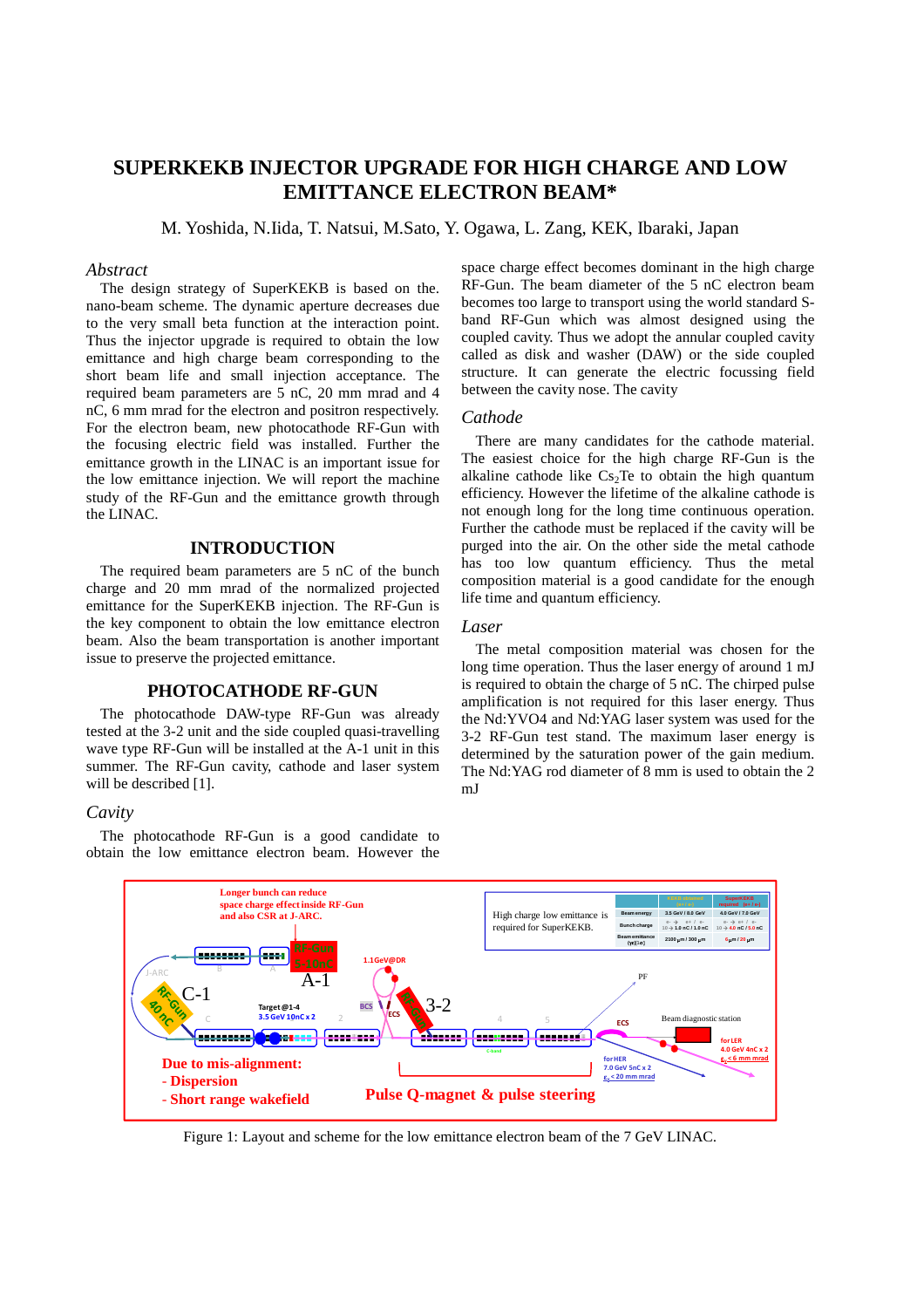

Figure 2: Present projected emittance measurement.

# **EMITTANCE PRESERVATION**

The projected emittance becomes larger mainly due to the mis-alignment of the Q-magnets and the accelerating structures. The alignment tolerance to obtain the required projected emittance of 20 mm mrad is around a few ten micrometer for the Q-magnet and one hundred micrometer for the accelerating structure. However, since the beam position monitor is placed beside of the Qmagnet, the emittance dilution due to the mis-alignment of the Q-magnet can be minimized using the new precise beam position monitor and the beam based alignment.

The alignment tolerance of the accelerating structure must be around one hundred micrometer. This value is not easy to reach because the alignment mechanics of our LINAC have not been designed for such accuracy. Thus the additional projected emittance compensation will be required. The BNS damping, the initial offset and the bunch compression are those candidates.

We try to test all of these compensation schemes using the beam tracking simulation.

In the current result, the required projected emittance cannot be obtained using the BNS damping due to the chromatic effect of the Q-magnets. Thus the initial offset and the bunch compression is the candidate to compensate the projected emittance dilution due to the transverse wakefield.

# *Initial offset*

The initial offset using the steering magnet around the injection region is one candidate to compensate the emittance dilution due to the transverse wakefield. We confirm the effect of the initial offset by both of the experimental beam measurement and the simulation.

The effect of the initial offset was confirmed by the experimental beam measurement using the straight beam line of the A-B sector. Figure 3 shows the projected transverse emittance versus the initial offset of the steering magnet which is called as the SX\_A2\_1 and is near from the injection region. The large emittance growth was observed at the high charge injection at the original beam orbit. However the initial offset adjustment effected to reduce the projected transverse emittance.



Figure 3: Initial offset scan to compensate transverse wakefiels .

The effectiveness of the initial offset is also confirmed by the beam tracking simulation. Figure 4 shows the projected transverse emittance corresponding the RF phase and the initial offset. The RF phase of 80 degree is chosen to obtain the minimum energy spread. The right figure is the initial offset effect at the RF phase of 80 degree.



Figure 4: RF phase vs energy spread and projected transverse emittance (left), Initial offset vs projected transverse emittance (right).

## *Bunch compression*

The transverse wakefield strength is strongly affected by .the bunch length. Thus the shorter bunch leads the smaller projected transverse emittance growth due to the transverse wakefield. However the accelerating gradient becomes less at the optimum phase to obtain the minimum energy spread due to the longitudinal wakefield.

Figure 5 shows the minimum energy spread and the optimum phase versus the bunch length in case of the gaussian bunch shape and the square bunch shape respectively. The bunch length of the 4 ps is allowable for the square bunch shape.